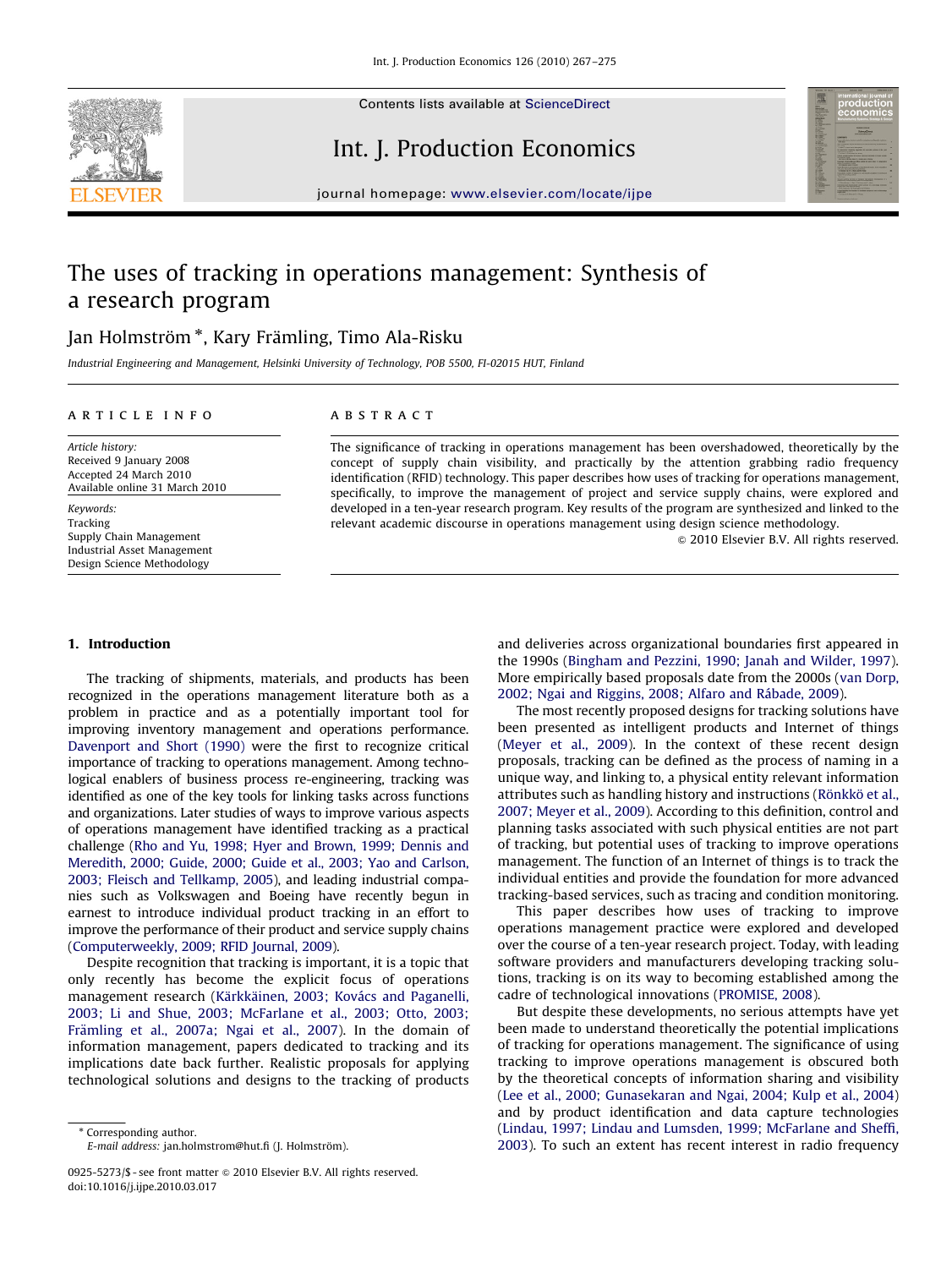identification (RFID) overshadowed tracking that the latter is viewed in the operations management literature primarily as a particular application of RFID (for recent overviews of RFID focused research in operations management, [Dutta et al., 2007;](#page--1-0) [Ngai et al., 2008\)](#page--1-0). But the implications of tracking for operations management have been shown to be much broader than RFID (Kärkkäinen et al., 2003a; Meyer et al., 2009). Moreover, RFID is only rarely a requirement for tracking (Kärkkäinen, 2005).

This paper finds tracking to be useful in operations management particularly in the areas of project delivery, industrial asset management, and after-sales service delivery. This is because in managerial decision-making involving highly variable customer processes and requirements, information loss can be reduced to a greater extent by making use of tracking information than by relying on standard classifications of products, customers, and events. The findings presented here are a synthesis of the constituent elements of a ten-year research program that progressed from exploratory case studies, through experimentation in real-life settings, to contributions to research and development in large scale integrated projects within the European framework programs.

In the next section, we develop a methodology based on design logic and explore its suitability for studying the uses of tracking in operations management. We elaborate the results of the research program regarding uses of tracking in operations management, and explain, again using design logic, why tracking is useful in the operations management contexts we analyze.

#### 2. Design science methodology

With research into new types of solutions, it takes time for key theoretical concepts to become well defined and problem contexts, solution proposals, and descriptions well structured. As such research is extremely challenging from a methodological point of view, [Handfield and Melnyk \(1998\)](#page--1-0) recommend using exploratory and descriptive approaches for research topics in the early theory building stage.

One methodological approach that can be used to explore and explain emerging operations management practice is design science [\(Holmstr](#page--1-0)ö[m et al., 2009](#page--1-0)). The direction of the exploratory research effort that seeks to discover opportunities to make new inventions and innovations is forward looking, that of the explanatory effort to synthesize and elucidate the results of exploratory work backward looking. [Denyer et al. \(2008\)](#page--1-0) formulated and tested fact-based management theory by systematically combining independently conducted research from different sources. In this paper, we exploit the design science methodology's synthesis of forward- and backward-looking explanatory researches.

In the field of management, design science methodology relies on design propositions. The design propositions used for exploration in Holmström et al. (2009) are termed "means-ends propositions.'' Means–ends propositions specify the means to reach desired ends in particular situations. In [Denyer et al. \(2008\),](#page--1-0) the design propositions used to synthesize previous research are termed ''CIMO-logic''. CIMO-logic specifies the context (C) in which certain interventions (I) produce, through generative mechanisms (M), intended outcomes (O). Means–ends propositions follow the same structure, save that the generative mechanism is not specified.

Structuring new and interesting means–ends propositions and identifying tentative mechanisms by which they might be made to work in different settings, described by Holmström et al. [\(2009\)](#page--1-0) as bridging practice and theory, would constitute substantive academic contributions. More specifically, the academic contribution lies in describing how practically relevant means– ends propositions might be expanded into theoretically interesting, and as soon as possible tested, CIMO propositions (van [Aken,](#page--1-0) [2004\)](#page--1-0).

A three-part approach to synthesizing an exploratory research program based on design propositions ([Denyer et al., 2008;](#page--1-0) Holmström et al., 2009) can be summarized as follows.

- Explore: Search for promising interventions. Take as the starting point a new technology or type of management intervention. Use a solution-spotting procedure that locks ''I'' and varies ''C'' and ''O''. Consider alternative objectives and shift contexts. [Goldenberg et al. \(2001\)](#page--1-0) distinguish between two systematic approaches to posing questions that shift interventions, contexts, and outcomes. The first, solution spotting, fixes the intervention and varies contexts and objectives. The second, problem solving, fixes context and objective while searching for interventions. The aim is to find a context in which to pilot, do a practical implementation, conduct small-scale trials, or construct use cases involving potential users.
- $\bullet$  Abduct: Develop specific means-ends propositions in greater depth and detail by introducing ideas and results from other areas of research as well as from practical trials. Design propositions make it easier to introduce, or abduct, elements from different areas [\(Klahr and Simon, 1999](#page--1-0)). Try a problemsolving procedure that locks "C" and "O" and varies "I". Innovation may result from abducting from another domain an "I" that is similar or complementary to the original "I". If an interesting modification can be made to the ''I'', switch back to exploring. Solution spotting with the new "I" can potentially lead to more interesting and promising "C" and "O" than the ones defined previously.
- Explain: Explanation expands the initial proposition into a CIMO proposition. The focus is on identifying mechanisms that might explain how interventions lead to outcomes ([Arthur,](#page--1-0) [2007\)](#page--1-0). In the field of operations management, explanations are mid-range theory, mid-range referring to a limited, but defined, domain of applicability [\(Merton, 1957](#page--1-0)). Empirical research, analytical models, and simulations are alternative ways of studying mechanisms that explain how interventions (I) lead to outcomes (O). Emphasis of research in operations management is conventionally on explanation, and methodological literature offers much useful advice [\(Eisenhardt, 1989;](#page--1-0) [Meredith, 1998; Stuart et al., 2002](#page--1-0)).

This approach does not differ from other design oriented research approaches—action science, action research, action innovation research, participatory action research, participatory case study, academe–industry partnerships, and the like—in its focus on developing a means to an end, or creating an artifact to solve a problem. It does differ, however, in terms of how different components of the CIMO proposition are emphasized and evaluated. Action research often emphasizes the process of finding the right intervention in a context [\(Argyris et al., 1985\)](#page--1-0). Design science in information systems research emphasizes the intervention and its evaluation [\(Hevner et al., 2004\)](#page--1-0). The design science approach in operations management is more interested in novel combinations of context, intervention, and outcome than in the novelty and evaluation of interventions ([Holmstr](#page--1-0)ö[m et al.,](#page--1-0) [2009\)](#page--1-0).

Developing design propositions helps to override the internal logic of different knowledge domains. Design propositions make the use of problem solving, solution spotting, and other search and weak reasoning methods visible ([Klahr and Simon,](#page--1-0)